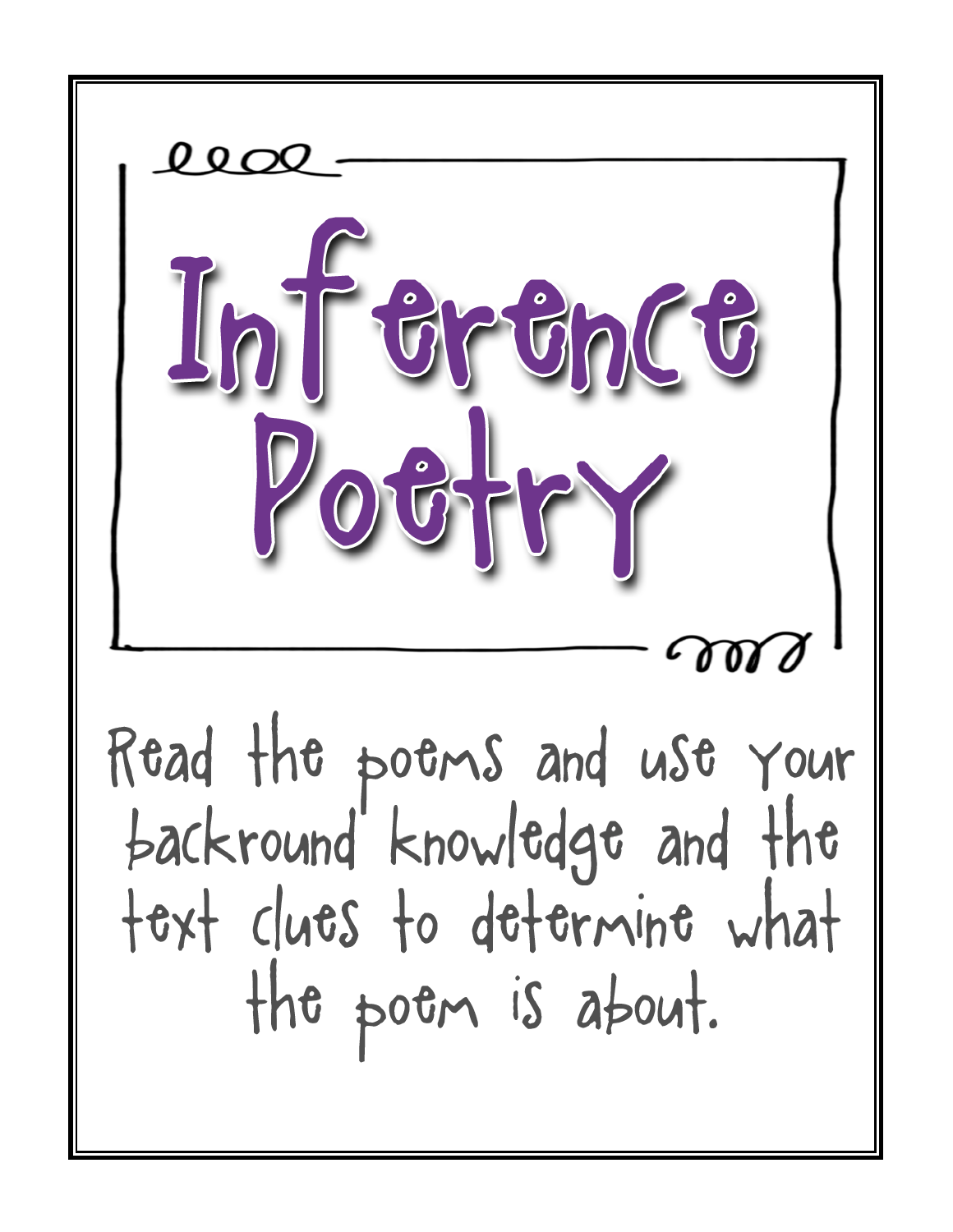A Taste of the Good Life

**My most admirable quality is I have fantastic taste. That is, until some little kid, decides to dine on paste.**

**When I'm quiet people always ask if a cat's got ahold of me. But that's silly - most cat's have their own... they don't need two or three.**

> **Selling seashells by the seashore often makes me rather twisted. But give me a pickled pepper and I simply can't resist it.**

**When I take a trip to the candy store life's at its very best. But when I go to the doctor, I always get depressed.**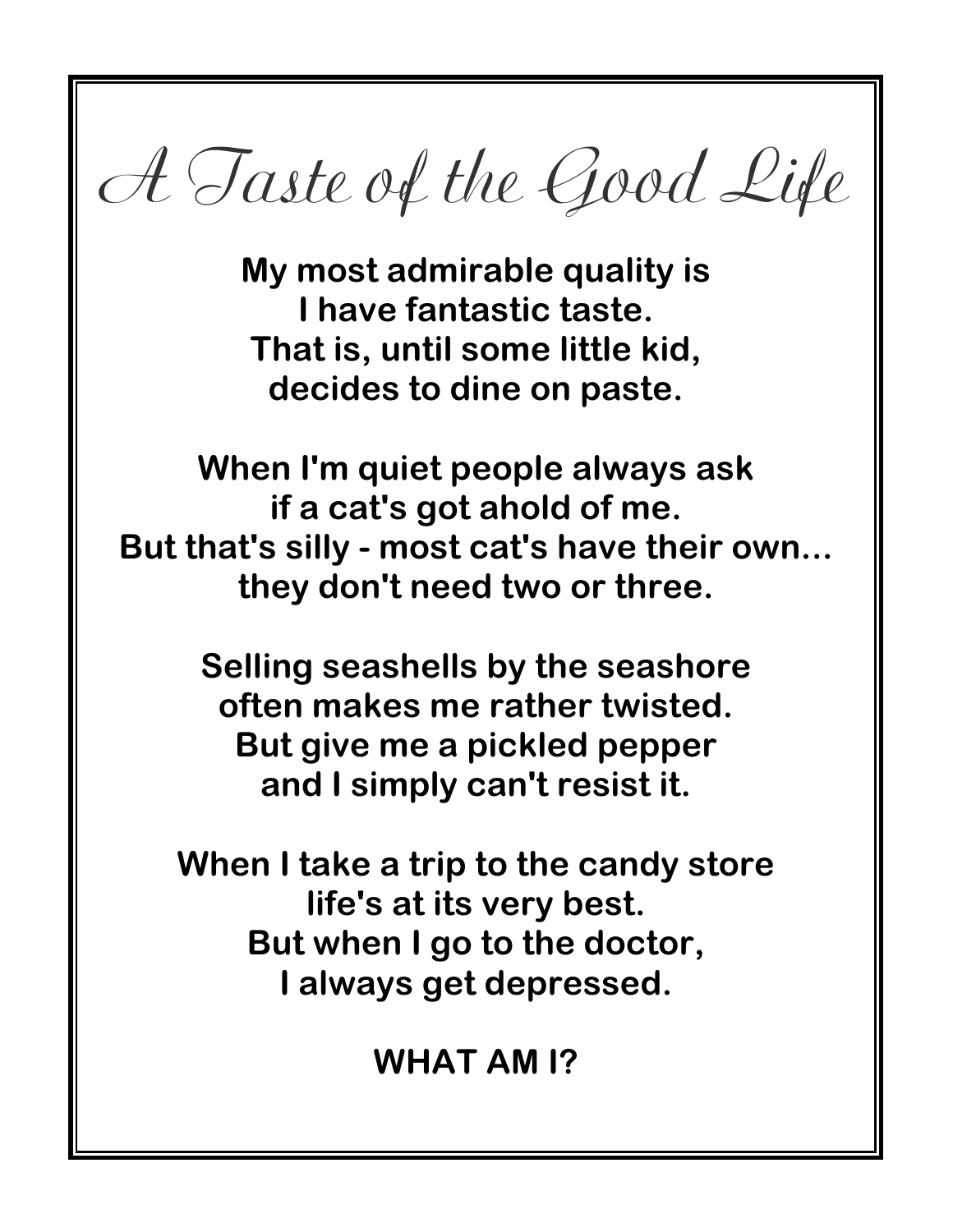

**Sometimes I'm very square And sometimes I'm very hard. But heat me up and soon I've melted like a tub of lard.**

**I look excellent in glasses, I look lovely in a tray. And with me inside your cooler You can picnic all darn day.**

**When kids fall down in football I make sure their wounds don't swell And when someone has a bloody lip I comfort them as well.**

**You can eat me when I'm solid. You can drink me when I'm not. And although I suffer freezer burn, I'm not what you'd call hot.**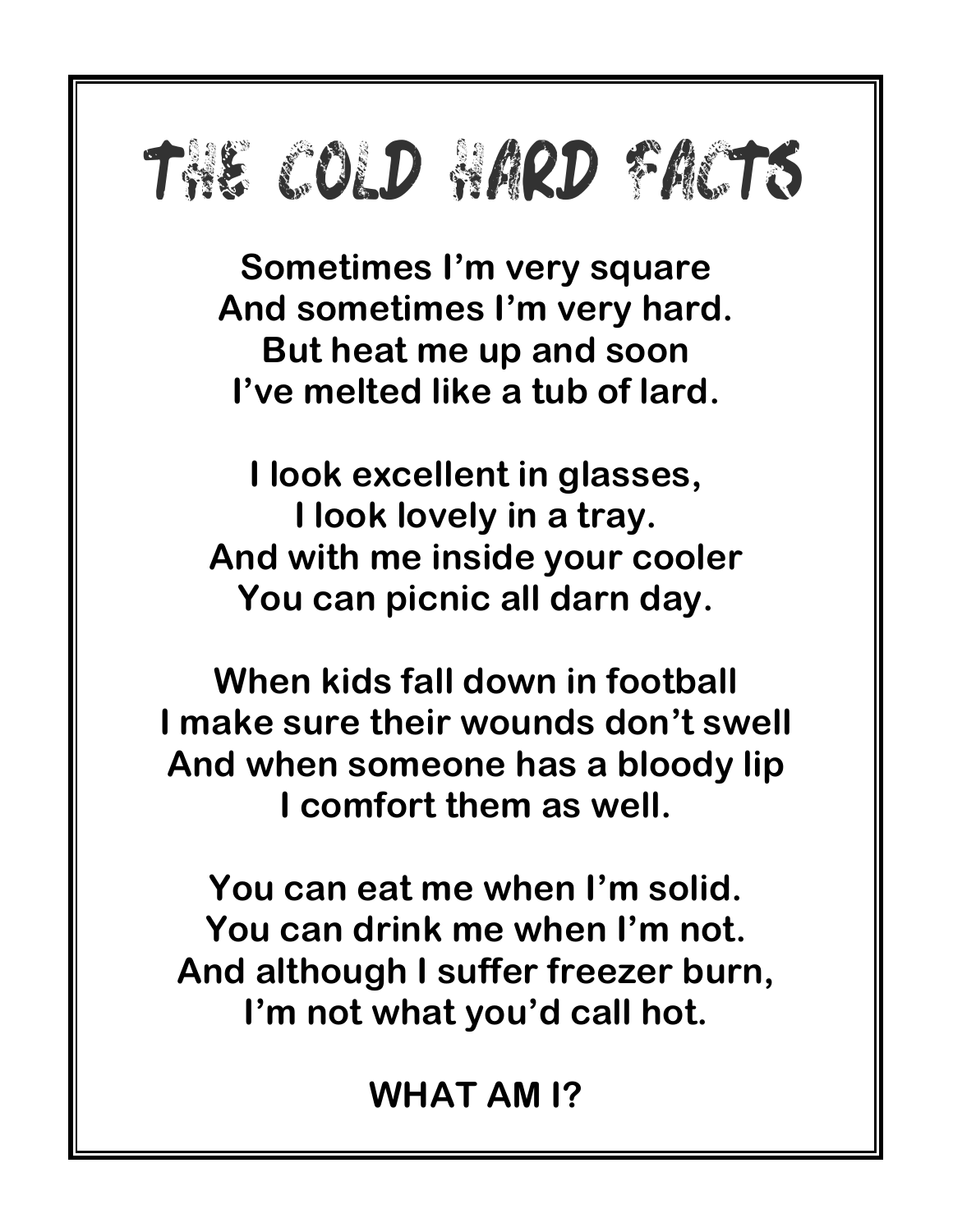## Presto Chango!

**I'm a powerful stick, I'm a masterful thing. I go "poof" and a flower turns into a ring.**

**I go "zap" and a bunny's a small, yellow bird. I can change anything with just one magic word.**

**Being magic is grand and the crowd loves my work. They say "ooooh" and sigh "aaaaah" and the kids go beserk!**

> **It's a wondeful gig and I'll never regret it, but that silly magician takes all of the credit!**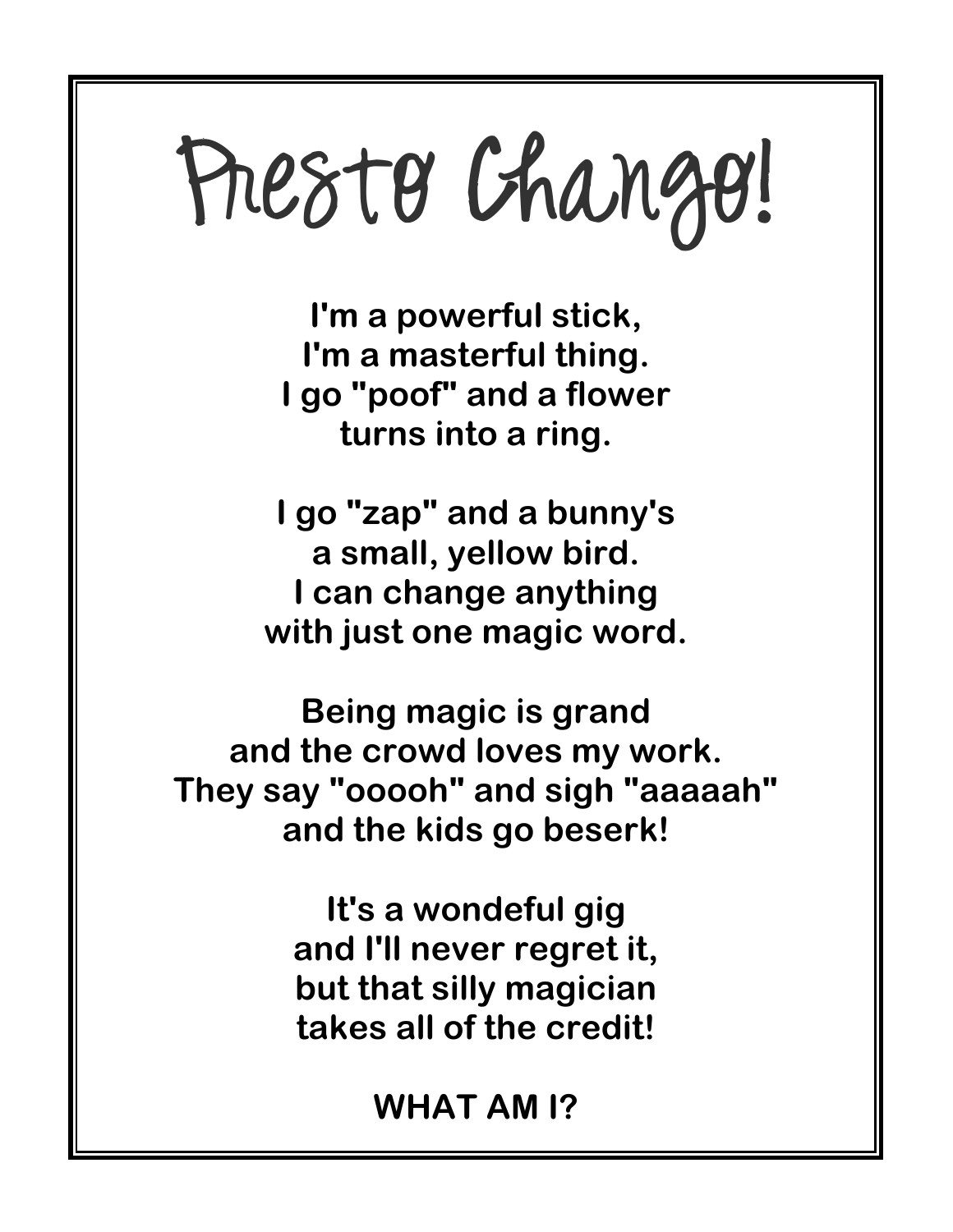

**When I was born, I was little and perfectly flat. Now I'm big, round and puffy; (or some might say fat.)**

> **When I was born, I was free; Not a thing held me down. Now I'm bound to a string which is bound to a clown.**

**When I was born, I was sure that I'd float through the air. But that dream has deflated, and it's just not fair!**

**When I was born, I was brave. Nothing hurt me at first. Now I'm so scared of pins, I'm afraid I might burst!**